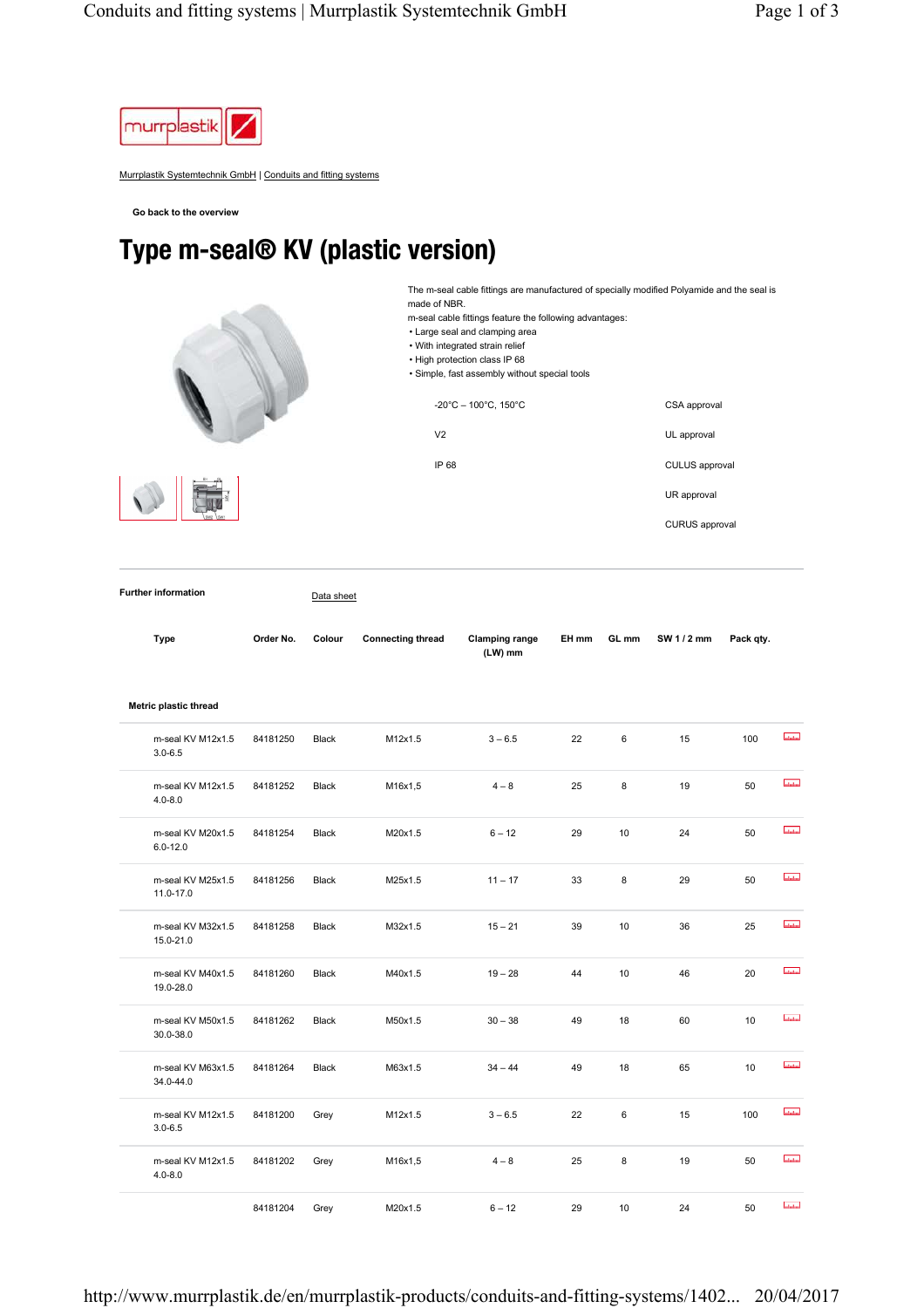| Type                              | Order No. | Colour       | <b>Connecting thread</b> | <b>Clamping range</b><br>(LW) mm | EH mm | GL mm            | SW 1 / 2 mm | Pack qty. |                  |
|-----------------------------------|-----------|--------------|--------------------------|----------------------------------|-------|------------------|-------------|-----------|------------------|
| m-seal KV M20x1.5<br>$6.0 - 12.0$ |           |              |                          |                                  |       |                  |             |           |                  |
| m-seal KV M25x1.5<br>11.0-17.0    | 84181206  | Grey         | M25x1.5                  | $11 - 17$                        | 33    | 8                | 29          | 50        | ulului           |
| m-seal KV M32x1.5<br>15.0-21.0    | 84181208  | Grey         | M32x1.5                  | $15 - 21$                        | 39    | 10               | 36          | 25        | استستسا          |
| m-seal KV M40x1.5<br>19.0-28.0    | 84181210  | Grey         | M40x1.5                  | $19 - 28$                        | 44    | 10               | 46          | 20        | <b>Industria</b> |
| m-seal KV M50x1.5<br>30.0-38.0    | 84181212  | Grey         | M50x1.5                  | $30 - 38$                        | 49    | 18               | 60          | 10        | أسلسلسا          |
| m-seal KV M63x1.5<br>34.0-44.0    | 84181214  | Grey         | M63x1.5                  | $34 - 44$                        | 49    | 18               | 65          | 10        | ubilin           |
| Pg plastic threading              |           |              |                          |                                  |       |                  |             |           |                  |
| m-seal KV Pg 7<br>$3.0 - 6.5$     | 84181050  | Black        | Pg 07                    | $3 - 6.5$                        | 22    | 8                | 15          | 100       | <b>utubu</b>     |
| m-seal KV Pg 9<br>$4.0 - 8.0$     | 84181052  | Black        | Pg 09                    | $4 - 8$                          | 25    | 8                | 19          | 50        | استستسا          |
| m-seal KV Pg 11<br>$5.0 - 10.0$   | 84181054  | Black        | Pg 11                    | $5 - 10$                         | 28    | 8                | 22          | 50        | أستستسأ          |
| m-seal KV Pg 13.5<br>$6.0 - 12.0$ | 84181056  | <b>Black</b> | Pg 13.5                  | $6 - 12$                         | 29    | $\boldsymbol{9}$ | 24          | 50        | أسلسلسا          |
| m-seal KV Pg 16<br>10.0-14.0      | 84181058  | Black        | Pg 16                    | $10 - 14$                        | 31    | 10               | 27          | 50        | ulului           |
| m-seal KV Pg 21<br>13.0-18.0      | 84181060  | Black        | Pg 21                    | $13 - 18$                        | 35    | 11               | 33          | 25        | أسلسلسا          |
| m-seal KV Pg 29<br>18.0-25.0      | 84181062  | <b>Black</b> | Pg 29                    | $18 - 25$                        | 40    | 11               | 42          | 20        | <b>ulului</b>    |
| m-seal KV Pg 36<br>22.0-32.0      | 84181064  | Black        | Pg 36                    | $22 - 32$                        | 49    | 13               | 53          | 10        | ululm            |
| m-seal KV Pg 42<br>30.0-38.0      | 84181066  | Black        | Pg 42                    | $30 - 38$                        | 49    | 13               | 60          | 10        | ulului           |
| m-seal KV Pg 48<br>34.0-44.0      | 84181068  | Black        | Pg 48                    | $34 - 44$                        | 49    | 14               | 65          | 10        | ubdur            |
| m-seal KV Pg 7<br>$3.0 - 6.5$     | 84181000  | Grey         | Pg 07                    | $3 - 6.5$                        | 22    | 8                | 15          | 100       | ستستبيأ          |
| m-seal KV Pg 9<br>$4.0 - 8.0$     | 84181002  | Grey         | Pg 09                    | $4 - 8$                          | 25    | 8                | 19          | 50        | ulului           |
| m-seal KV Pg 11<br>$5.0 - 10.0$   | 84181004  | Grey         | Pg 11                    | $5 - 10$                         | 28    | 8                | 22          | 50        | <b>ulului</b>    |
| m-seal KV Pg 13.5<br>$6.0 - 12.0$ | 84181006  | Grey         | Pg 13.5                  | $6 - 12$                         | 29    | 9                | 24          | 50        | <b>utului</b>    |
| m-seal KV Pg 16<br>10.0-14.0      | 84181008  | Grey         | Pg 16                    | $10 - 14$                        | 31    | 10               | 27          | 50        | ulului           |
| m-seal KV Pg 21<br>13.0-18.0      | 84181010  | Grey         | Pg 21                    | $13 - 18$                        | 35    | 11               | 33          | 25        | ulului           |